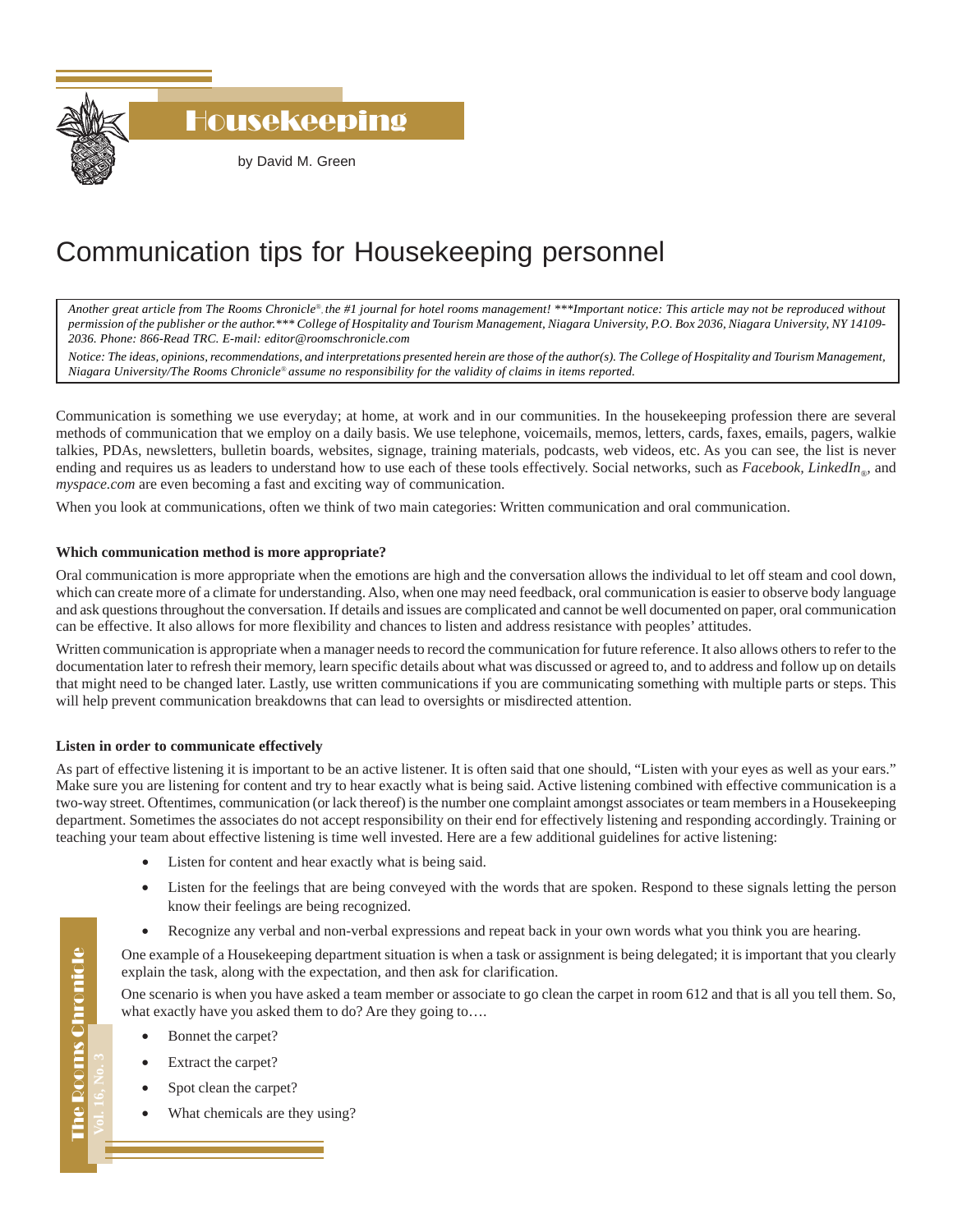When you reexamine the above scenario and follow the correct steps, it would be more appropriate to say, "I need you to ...."

- Pre-spot and extract the carpet in room 612.
- If any spots or stains do not come clean, let me know. The carpet needs to be perfect for our next guest.
- Please make sure you allow ample time for drying because the room will need to be rented in two hours.
- Can you briefly explain which tools and chemicals you are going to use for this?
- Thanks for taking care of this!

Again, just a few extra seconds of communication will eliminate the possibility of the task not being completed or possibly having a dissatisfied guest when they return to the room only to find the carpet wet or spotted.

With most Housekeeping departments you need to remember that several team members may not speak English as their primary language, or some may have problems communicating in English. Perhaps the most powerful method to communicate in Housekeeping is through visuals.

### **"A picture is worth a thousand words"**

The use of photos and pictures on bulletin boards, newsletters, departmental signage and training material can help break down language barriers and can visually show the process, standard and the expectations. Just a few simple steps (listed below) using a PowerPoint application can produce powerful visuals for your department:

- 1. Decide on your message or training topic to be communicated.
- 2. Plan your shots and take photos with your digital camera.
- 3. Import the photos into your computer, then cut and paste into a PowerPoint slide.
- 4. Add text or other clip art to photo or to the slide, save the slide/slides to jpegs (in your "save as" drop down box).
- 5. Open jpegs in a program like Microsoft Office Picture Manager, and crop and edit accordingly.
- 6. Your photos are then ready for newsletters, bulletin boards, training material, etc.

There are obviously more expensive software programs that can achieve higher quality results with your visual programs, but you'll be impressed with the results you can get with the two programs described (which are already programmed on most computers).

#### **Self-evaluation**

Maybe it is time to self-evaluate or have your department evaluate the effectiveness of all your communication methods within your department. During the next departmental meeting ask what works best and what could be improved upon. Consider these important points:

- Does your voicemail portray what you want your audience to hear?
- Does your website provide training information for your team members or members of your leadership team?
- Would audio podcasts be of value to the training process?
- Do you need customized videos for training?
- Is departmental signage up to date with current information?
- Do emails have a tagline with perhaps ways to *Go Green* in the hotel?
- Do your walkie talkies or Nextels work? Do they work in all parts of the property?

An experience from the field: Recently I was visiting a hotel where they had handheld devices which appeared to be working just fine, only to learn after speaking to some of the associates that in certain parts of the hotel the reception was poor and they were unable to communicate. The company that provided the handheld devices was called in to resolve the issue.

Ask your team to make a list of all methods of communicating in your department. See what is working best for you! As leaders, communication it is a topic that should be visited frequently.  $\diamond$ 

*(David M. Green is president of "Cre 8 Hospitality", an organization that specializes in consulting and training on housekeeping matters for lodging companies and individual properties. They also produce customized training video programs. David possesses over 20 years expertise in housekeeping leadership having directed the housekeeping and laundry departments at such notable properties as The Ritz-Carlton, Naples, FL; The Peabody Hotel, Memphis; and the Omni Hotel, Baltimore. Website: www.cre8hospitality.com. Phone: 440-717-1865)*